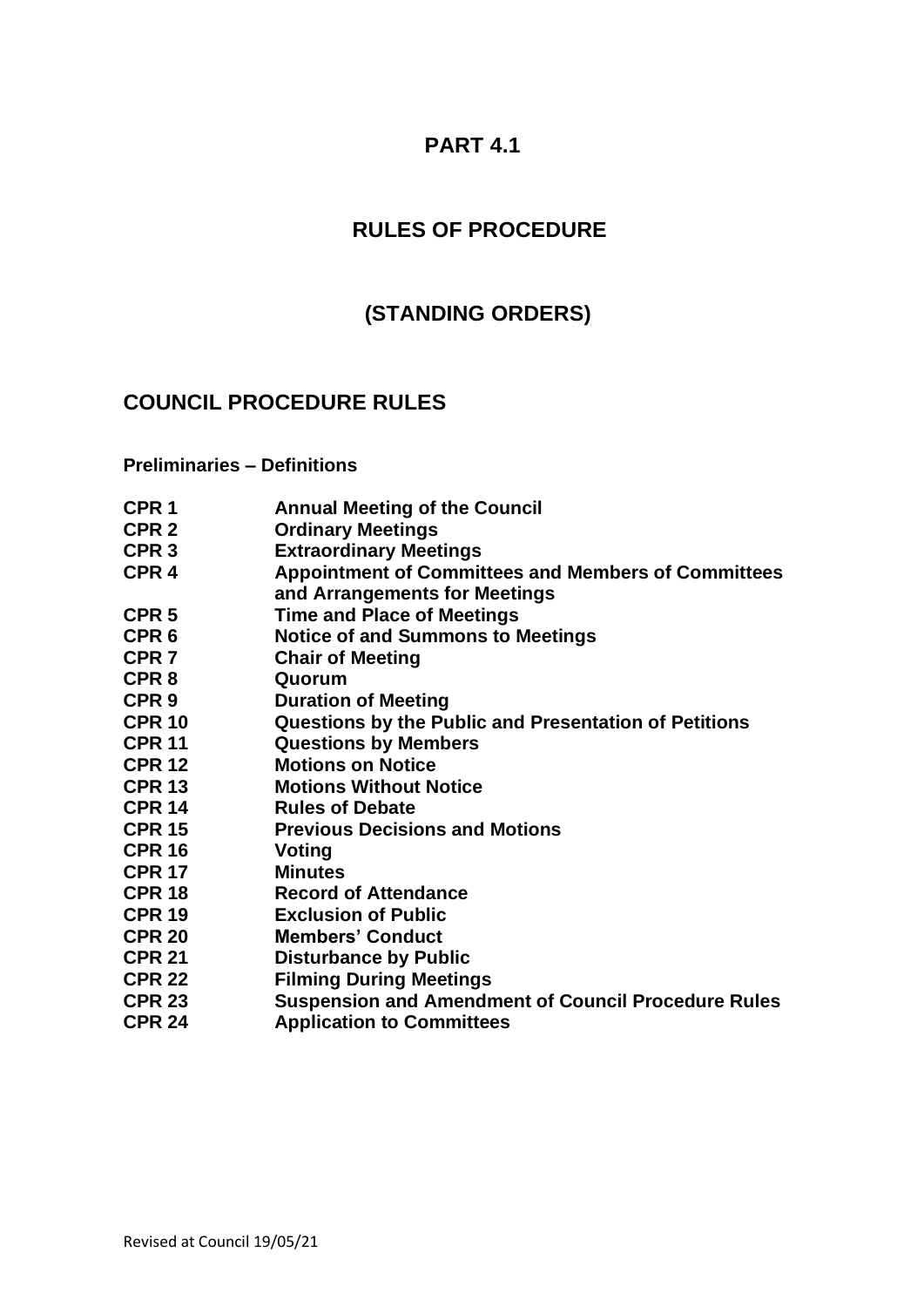# **PRELIMINARY DEFINITIONS**

(1) In these Council Procedure Rules, unless the context otherwise demands, the following terms have the meaning assigned to them:

"Authority" - Carmarthenshire County Council acting by any means which they may lawfully adopt;

"County" - County of Carmarthenshire;

"Chief Executive" - the person designated as such by the authority who shall also be the "head of the authority's paid service" under Section 54 of the Local Government and Elections (Wales) Act 2021

"Chief Officer" - a person designated as such by the authority;

"Committee" - a committee of the authority;

"Director" - a person designated as such by the authority;

"The Leader of the Council" - the Leader – the executive leader elected by the County Council and as defined in section 11 (3) (a) of the Local Government Act 2000;

Deputy Leader of the Council –the Deputy Leader - a member elected as such by the County Council to deputise for the Leader of the Council;

"Cabinet" - the Council's Executive as defined in section 11 of the Local Government Act 2000;

"Cabinet Members" the Leader and Deputy Leader(s) of the Council and any Councillor appointed by the Leader of the Council pursuant to section 11 (3) (b) of the Local Government Act 2000 and notified by the Leader to the County Council;

"Cabinet Member Portfolio" - an area of County Council activity allocated by the Leader of the Council to a Cabinet Member and notified by the Leader to the Council;

"Hybrid Meeting" means a mixture of physical and virtual attendance

"the Local Councillor(s)" means the Councillor(s) for any electoral area(s) to which a Council matter under consideration relates;

"Proper Officer" shall be taken to mean the officer appointed by the County Council for the purpose of this scheme, or in default of such appointment the Chief Executive of the Council.

"Statutory Officer" means:

(a) the Chief Executive in respect of the manner in which the co-ordination by the Council of the discharge of their different functions is co-ordinated, the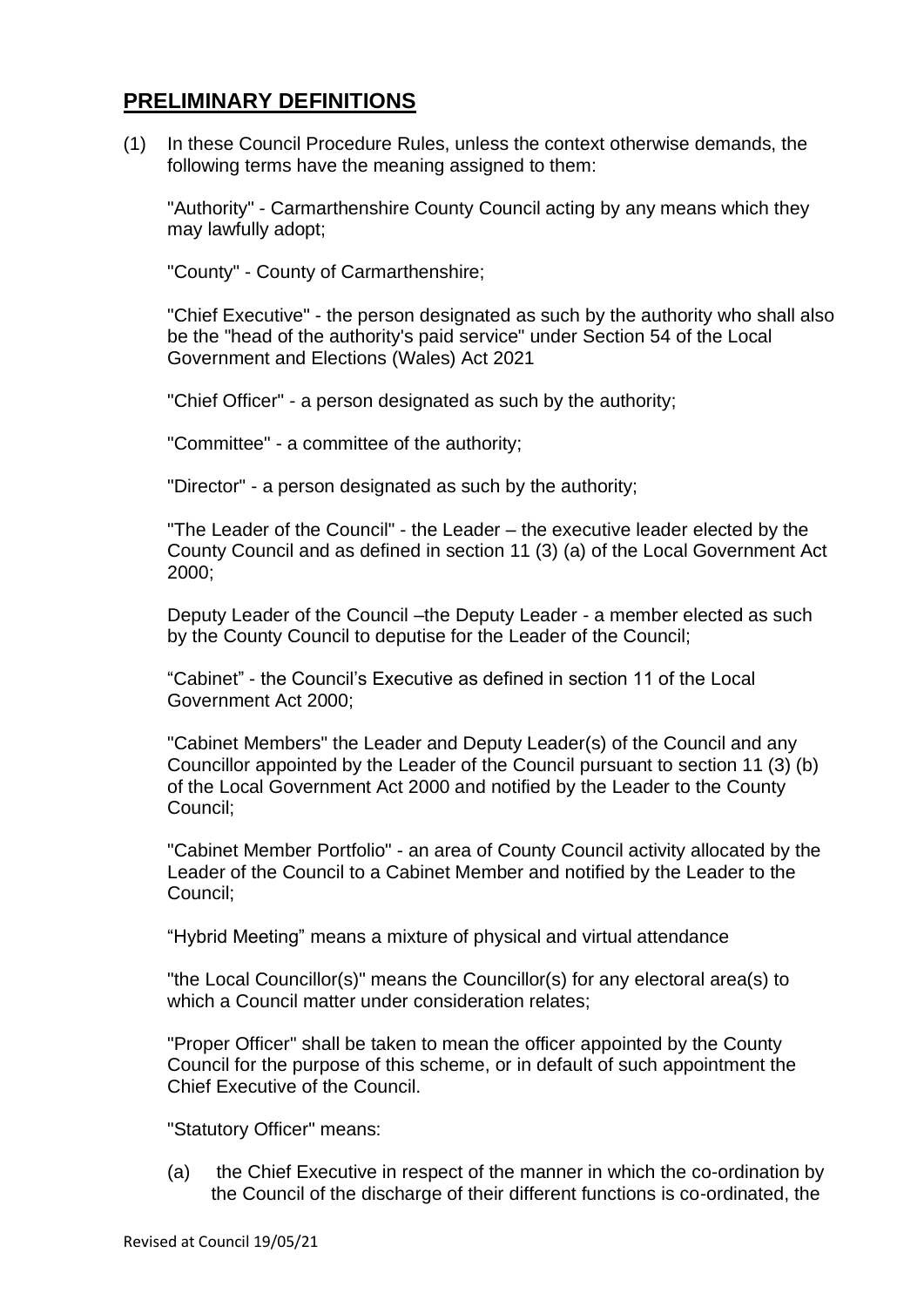number of staff required for the discharge of those functions, the organisation of those staff and the appointment and proper management of those staff;

- (b) the Monitoring Officer in respect of any proposal, decision or omission which has given rise to or is likely to give rise to a breach of law or of any statutory code of practice, or maladministration;
- (c) the Chief Finance Officer in respect of the proper administration of the Council's financial affairs (Local Government Finance Act 1972, section 151).

"Majority group" - a political group to which belong either:-

- (a) more than half of the members of the Council; or
- (b) exactly half of the number of members of the Council, including the Chair;

"Meeting" - a meeting of the Council or a committee as the case may be which may be physical, virtual or hybrid

"Member" - in relation to the Council, a member of the Council; in relation to any committee a person appointed as a member of that committee whether or not entitled to vote;

"Number of members" - in relation to the Council, the number of persons who may act at the time in question as members of the Council, and in relation to a committee or the number of persons who may act at the time in question as voting members of that body;

"Person Presiding" - the person entitled, or appointed to preside at any meeting;

Physical meeting (members attend physically in the meeting venue – usually the Council Chamber, but not necessarily)

"Political Group" - a political group as defined in the Local Government (Committees and Political Groups) Regulations 1990 as amended by the (Amendment) Regulations of 1991 and 1993;

"the 1972 Act" - the Local Government Act 1972;

"the 1989 Act" - the Local Government and Housing Act 1989;

**"**the 2000 Act - the Local Government Act 2000;

"Virtual meeting" means via Videoconference and/or teleconference

"Without Comment" - in relation to the moving, seconding or putting of a motion without any person speaking except to indicate the wording of the motion, the fact that it is being moved, seconded or put, or (in the case of the person presiding) the effect of adopting the motion;

"Working Day" - a weekday during which the offices of the Authority are normally open for business.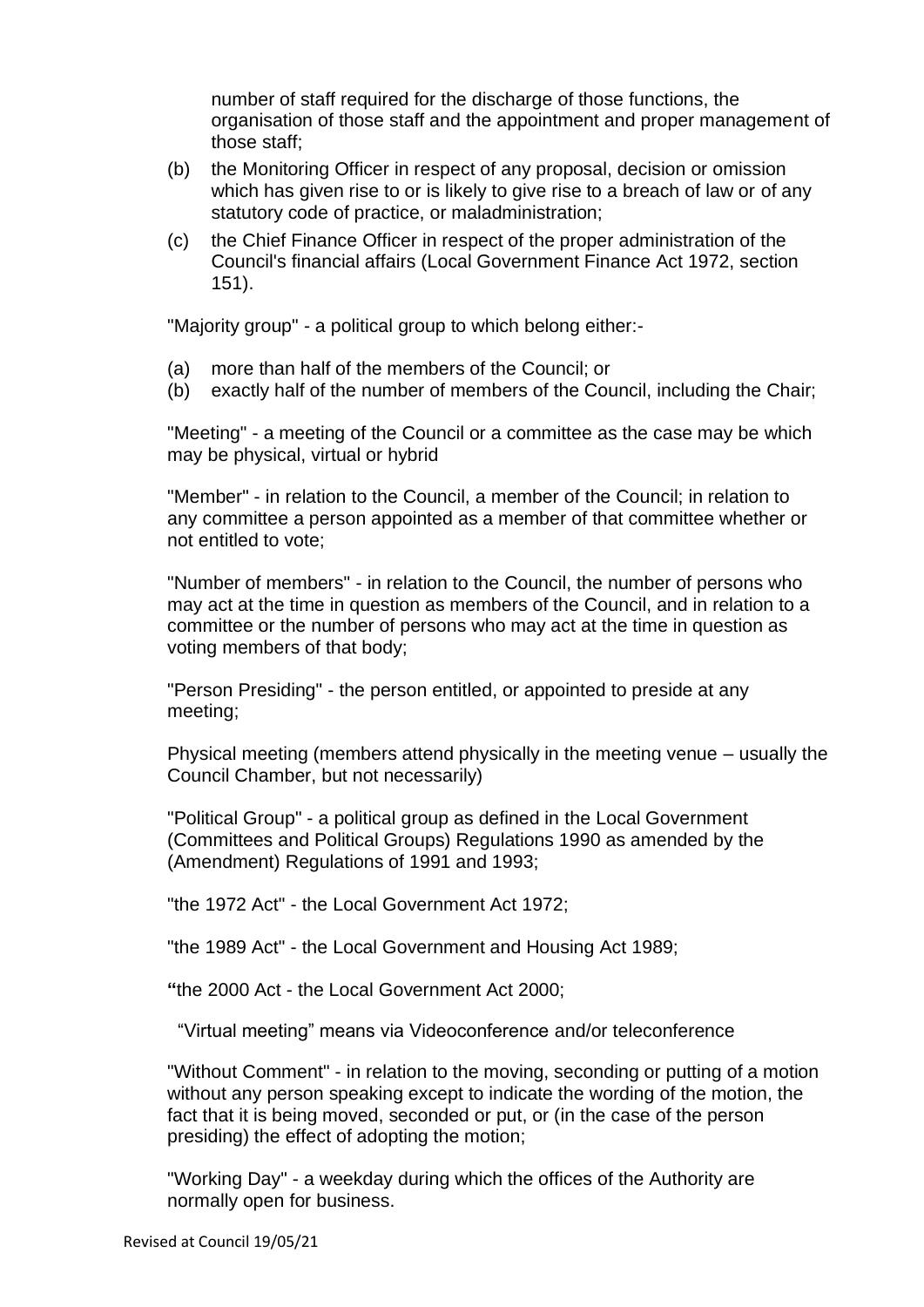- (2) Unless the context otherwise requires, the singular includes the plural and the plural includes the singular.
- (3) Any reference in any Council Procedure Rule to a numbered paragraph is, unless the context otherwise requires, a reference to the paragraph of that Council Procedure Rule bearing that number.

# **CPR 1 - ANNUAL MEETING OF THE COUNCIL**

### **1.1 IN A YEAR WHERE THERE IS AN ORDINARY ELECTION OF COUNCILLORS**

In a year when there is an ordinary election of Councillors, the annual meeting will take place within 21 days of the retirement of the outgoing Councillors. In any other year, the annual meeting will take place on a date in May.

The business to be transacted shall be as follows:

- (a) to receive any declarations of interest from members;
- (b) to elect a person to preside if the Chair of Council is not present;
- (c) to elect the Chair of Council;
- (d) to elect the Vice Chair of Council;
- (e) to approve the minutes of the last meeting;
- (f) to receive any announcements from the Chair and/or Chief Executive
- (g) to elect the Leader of the Council;
- (h) to be informed by the Leader of the Council of the name(s) of the Councillors he/she has chosen to be members of the Cabinet;
- (i) to appoint Scrutiny Committees, the Standards Committee and such other committees as the Council considers appropriate to deal with matters which are neither reserved to the Council nor are executive functions (as set out in Part 3 of this Constitution);
- (j) to decide the size and terms of reference for those committees;
- (k) to decide the allocation of seats to political groups in accordance with the political balance rules;
- (l) to receive nominations of Councillors to serve on each committee and outside body; and
- (m) to appoint to those committees and outside bodies except where appointment to those bodies has been delegated by the Council to a committee;
- (n) to elect Chairs and Vice Chairs of Committees of the Council;
- (o) to agree such parts of the Scheme of Delegation as the Constitution determines it is for the Council to agree (as set out in Part 3 of this Constitution);
- (p) to consider any other business set out in the notice convening the meeting

#### **1.2 ANNUAL MEETING OF THE COUNCIL IN A YEAR WHERE THERE IS NO ELECTION OF COUNCILLORS**

In a year when there is no ordinary election of Councillors, the annual meeting will take place on a date in May to be agreed by the Council and the business to be transacted shall be as follows:-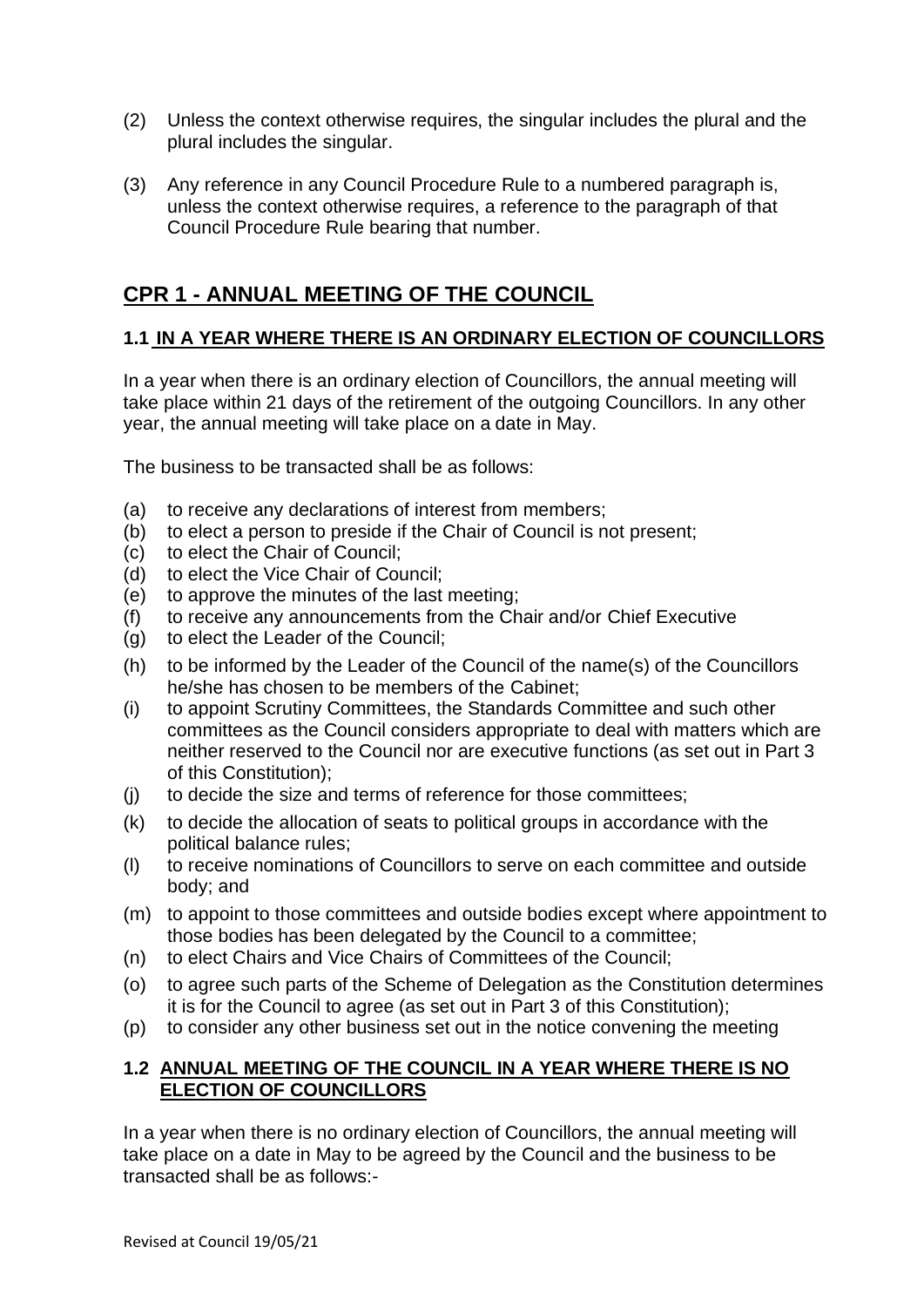- (a) to receive any declarations of interest from members;
- (b) to elect a person to preside if the Chair of Council is not present;
- (c) to elect the Chair of Council;
- (d) to elect the Vice-Chair of Council;
- (e) to receive any announcements from the Chair, Leader and/or the Chief **Executive**
- (f) to elect Chairs and Vice-Chairs of Committees of the Council;
- (g) to appoint members to fill vacancies on committees;
- (h) to approve the minutes of the last meeting;
- (i) to consider any business set out in the notice convening the meeting that has been agreed by the Chief Executive in consultation with the Chair, as being in need of urgent consideration (i.e. cannot be delayed until the next ordinary meeting of the Council);
- (j) if the Chair decides that an item of business not included on the agenda for the meeting sent with the summons for the meeting may be taken for reasons of urgency, that item shall, subject to any direction or resolution under paragraph (k) be taken at the end of the other items of business;
- (k) the order of business in paragraphs (e)-(i) above be varied by invitation of the Chair.

# **CPR 2 – ORDINARY MEETINGS**

- (1) Ordinary meetings of the Council will take place in accordance with the diary of meetings drawn up by the Chief Executive.
- (2) The order of business at every meeting of the Council shall be arranged by the Chief Executive so as to give priority to items requiring decisions. Items for consideration may include:-
	- (a) In the absence of the Chair and Vice-Chair, to choose a member of the Council to preside;
	- (b) to receive any declarations of interest from members;
	- (c) to receive any announcements from the Chair, Leader, members of the Cabinet or the Chief Executive,
	- (d) to deal with reports that require decision
	- (e) any business remaining from the last Council meeting;
	- (f) to elect Chairs and Vice-Chairs of Committees in the event of a vacancy arising midterm;
	- (g) to consider the recommendations of the Cabinet;
	- (h) to receive the reports from the Cabinet and receive questions and answers on any of those reports;
	- (i) to receive reports about and receive questions and answers on the business of joint arrangements and external organisations;
	- (j) to consider motions of which notice has been given;
	- (k) to receive questions from members of the public
	- (l) to receive petitions;
	- (m) to receive questions on notice from members,
	- (n) to appoint a Committee arising from an item on the summons for the meeting;
	- (o) to appoint members to fill vacancies on Committees;
- (3) The order of business in paragraphs (a)-(o) above may be varied by invitation of the Chair;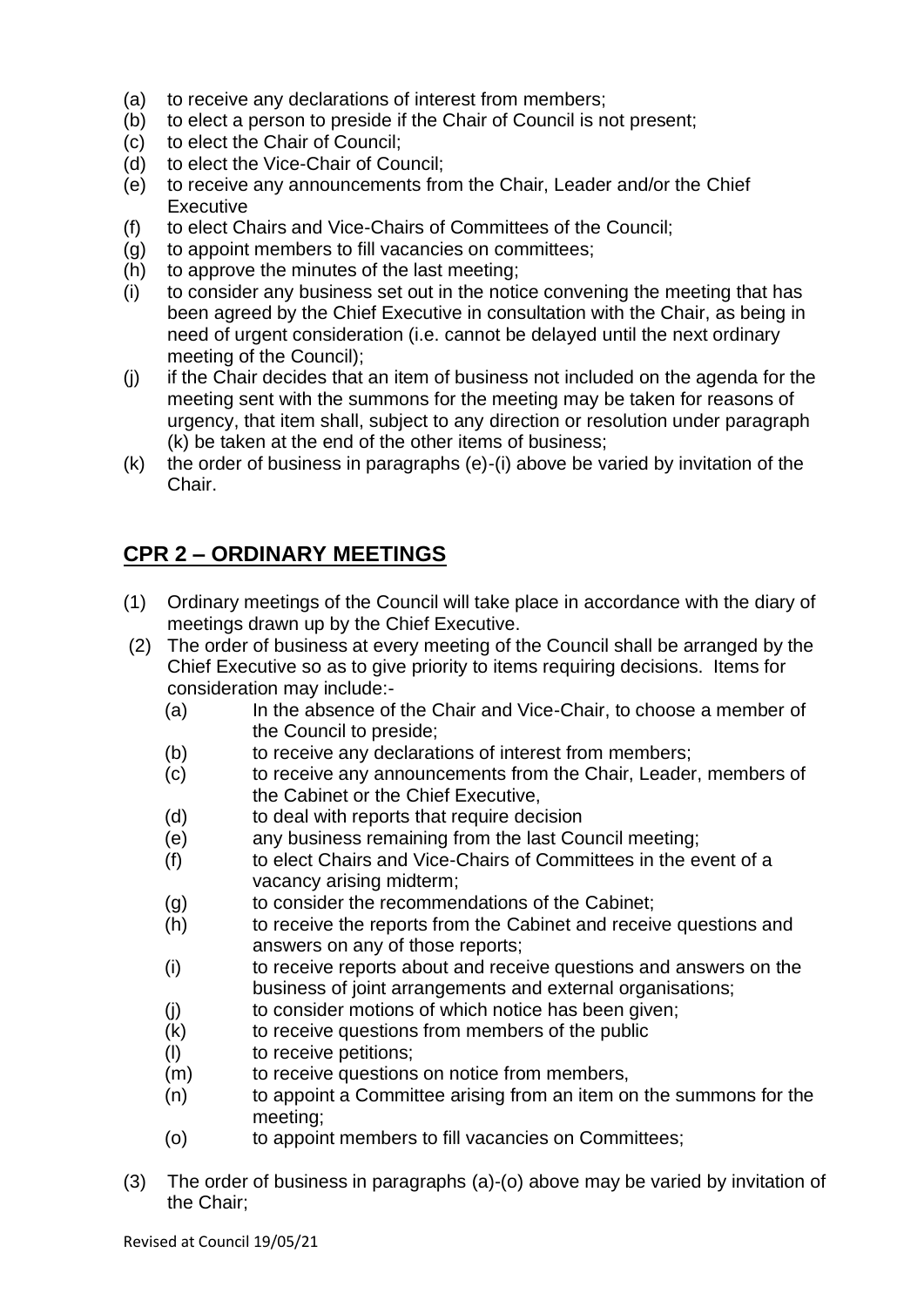(4) If the Chair decides that an item of business not included on the agenda for the meeting sent with the summons for the meeting may be taken for reasons of urgency, that item shall, subject to any direction or resolution under paragraph (3), be taken at the end of the other items of business.

# **CPR 3 – EXTRAORDINDARY MEETINGS**

Those listed below may request the Chief Executive to call Council meetings in addition to ordinary meetings:-

- the Council by resolution:
- the Chair of the Council;
- the Monitoring Officer: or
- five members of the Council if they have signed a requisition presented to the Chairperson of the Council and he/she has refused to call a meeting or has failed to call a meeting within seven days of the presentation of the requisition.

No business shall be transacted at any extraordinary meeting except such as shall be specified in the notice convening the meeting.

# **CPR 4 - COMMITTEES – APPOINTMENT, MEMBERS, SUBSTITUTE MEMBERS AND ARRANGEMENTS FOR MEETINGS**

- (1) Every person appointed as a voting member of a committee and every person appointed to exercise other functions in relation to a committee shall continue as such until the appointment is terminated by the authority.
- (2) The appointment of Chairs and Vice Chairs of Committees of the Council shall be undertaken by the Council at its Annual Meeting or at an ordinary meeting of Council should a vacancy arise mid-term.

Nominations for Chairs or Vice Chairs of Committees should be delivered in writing or by electronic mail to the Chief Executive (for the attention of the Democratic Services Manager) no later than midday 7 working days before the day of the meeting giving details of the proposer and seconder for each nomination. The nominations received will then be considered and voted upon by the Council in accordance with CPR 17.6.

- (3) In the absence of the Chair at a meeting of committee, the Vice-Chair shall preside.
- (4) If the persons appointed under paragraph (2) of this Procedure Rule are absent, a meeting of a committee shall appoint, from among the voting members present, a person to preside at the meeting. The motion, and any amendments, shall be put to the meeting in accordance with Procedure Rule 17(6) (voting on appointment or election of members).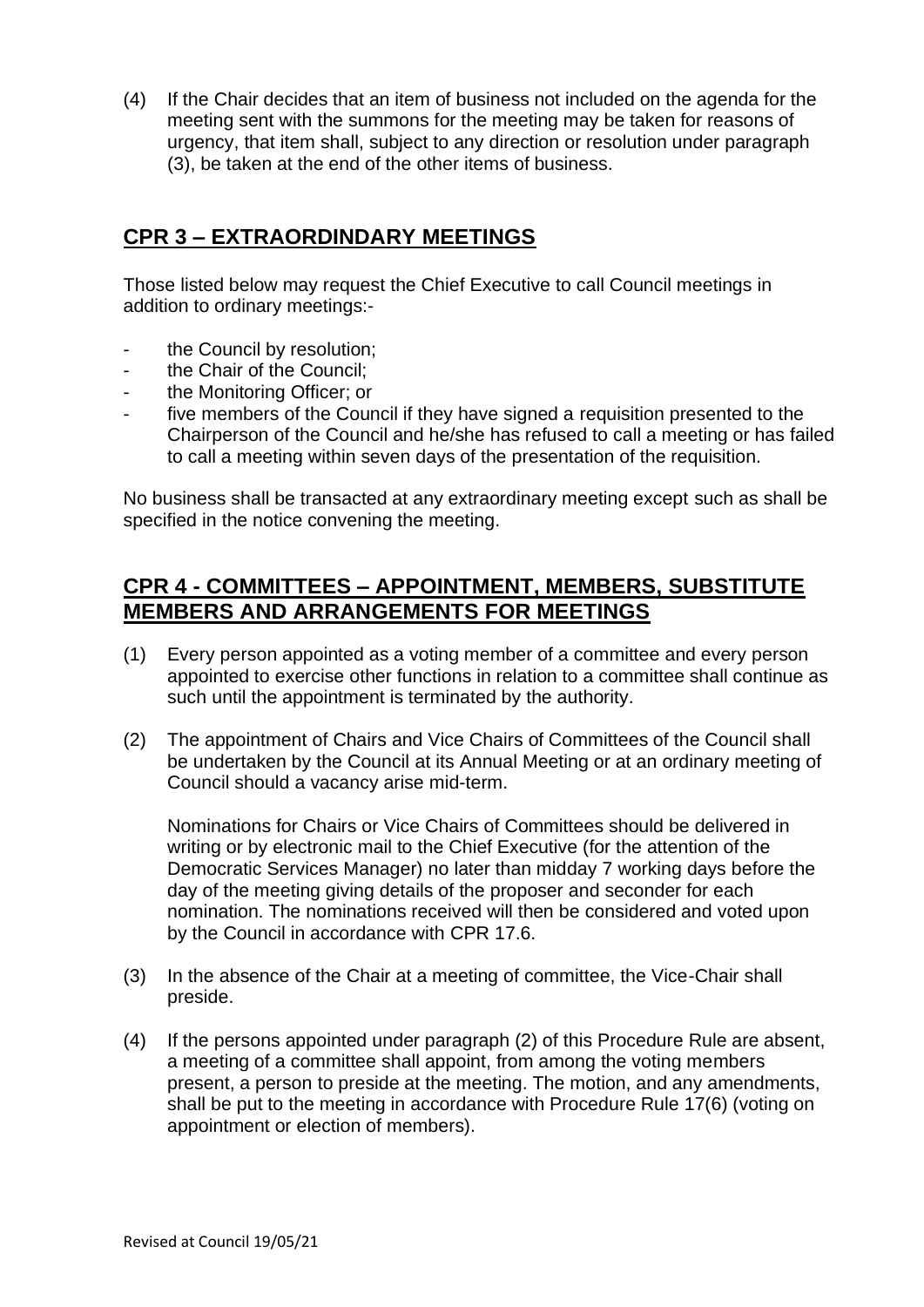- (5) A member of the Council who is not otherwise entitled to attend a committee meeting may do so but at such meeting he/she shall not be entitled to vote and may speak only:-
	- (a) during the consideration of any motion of which notice in accordance with Procedure Rule 12 (motions on notice) has been given which he/she has moved or seconded at a meeting of the Council and which has been referred to that committee or which has been deemed to have been referred to that committee or meeting; or
	- (b) with the agreement of the person presiding at the meeting.
- (6) The Chair and the Leader of the Council may attend and speak at a meeting of a committee of which they are not voting members.
- (7) Subject to there being sufficient business to be transacted, ordinary meetings of committees shall be convened in accordance with the diary of meetings drawn up by the Chief Executive.
- (8) A special meeting of a committee may only be convened following the agreement of the Chief Executive in consultation with the relevant Chair.
- (9) The membership of all committees shall be generally reviewed by the council at its annual meeting and also as and when changes in the political make-up of the Council arise.

Appropriate training shall be provided for those committees. In the case of the Licensing and Planning Committee it is a prerequisite that members shall have attended appropriate training prior to attending their first Committee meeting.

(10) Where an ordinary member of a committee will be absent for the whole of the meeting a political group shall be permitted to substitute any of its members from members of that same group, who are not already members of that particular Committee, save for the Planning, Licensing and Appeals Committees where no substitution will be allowed.

Any member of the Licensing Committee may, however, act as a substitute member for a member of one of the three sub-committees of the Licensing Committee referred to in Part 3 Table 3 of this Constitution.

- (11) Cabinet Members may not act as substitutes for members of Scrutiny Committees.
- (12) Substitute members may attend meetings in that capacity only:
	- (a) to take the place of the ordinary member for whom they are substituting;
	- (b) after the absent member or political group leader has notified the Chief Executive or his/her representative before the commencement of the meeting of the intended substitution;
	- (c) if he/she takes his/her place by the commencement of the meeting.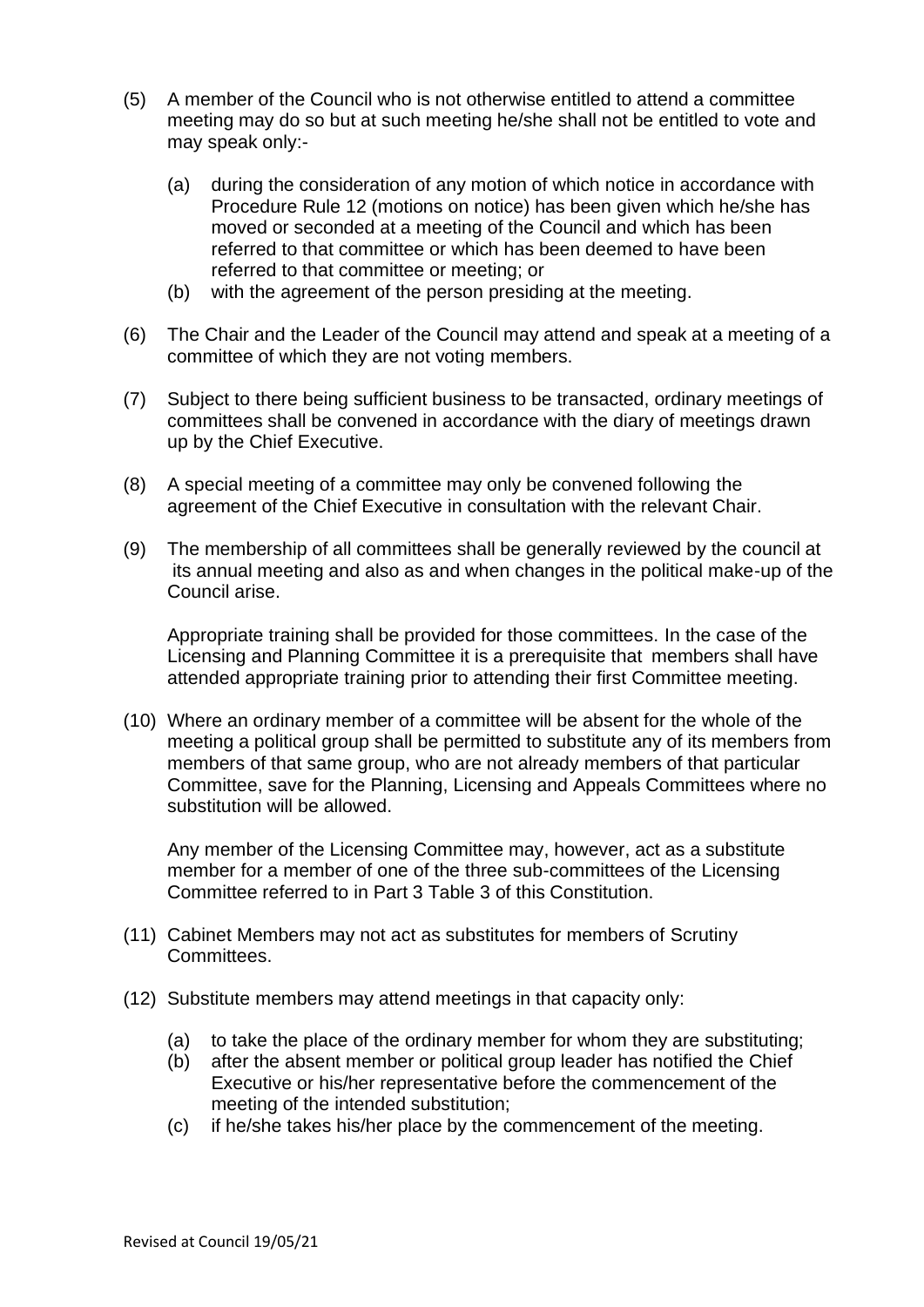(13) Substitute members will have all the powers and duties of any ordinary member of the committee but will not be able to exercise any special powers or duties exercisable by the person they are substituting e.g. chairing the meeting.

# **CPR 5 - TIME AND PLACE OF MEETINGS**

The time and place of meetings (whether physical, virtual or a hybrid) will be determined by the Chief Executive and notified in the summons.

# **CPR 6 - NOTICE OF AND SUMMONS TO MEETINGS**

The Chief Executive will give notice to the public of the time and place of any meeting in accordance with the Access to Information Rules. At least three clear days before a meeting, the Chief Executive will publish a summons and email to every member of the Council. The summons will give the date, time and place of each meeting and specify the business to be transacted and will be accompanied by such reports as are available.

# **CPR 7 - CHAIR OF MEETING**

The person presiding at the meeting may exercise any power or duty of the Chair. Where these rules apply to committee meetings, references to the Chair also include the Chair of a committee.

# **CPR 8 - QUORUM**

- (a) The quorum of a meeting of the Council and all its Committees (save for the Planning Committee) will be one third of the members rounded up, with a minimum of 3;
- (b) The quorum of a meeting of the Planning Committee will be one half of the members of the Planning Committee, rounded up;
- (c) During any meeting if the Chair counts the number of members present and declares there is not a quorum present, then the meeting will adjourn immediately. Remaining business will be considered at a time and date fixed by the Chief Executive in consultation with the Chair. If he/she does not fix a date, the remaining business will be considered at the next ordinary meeting;
- (d) The quorum of the Cabinet shall be one third of the Cabinet Members rounded up.

# **CPR 9 - DURATION OF MEETING**

### **9. 1 DURATION OF MEETING**

If the business of the meeting has not been concluded within three hours of its commencement the Chair will draw attention to that fact and any member speaking must immediately sit down. The Chair will call for the vote immediately on the item under discussion. The vote will then be taken in the usual way without any further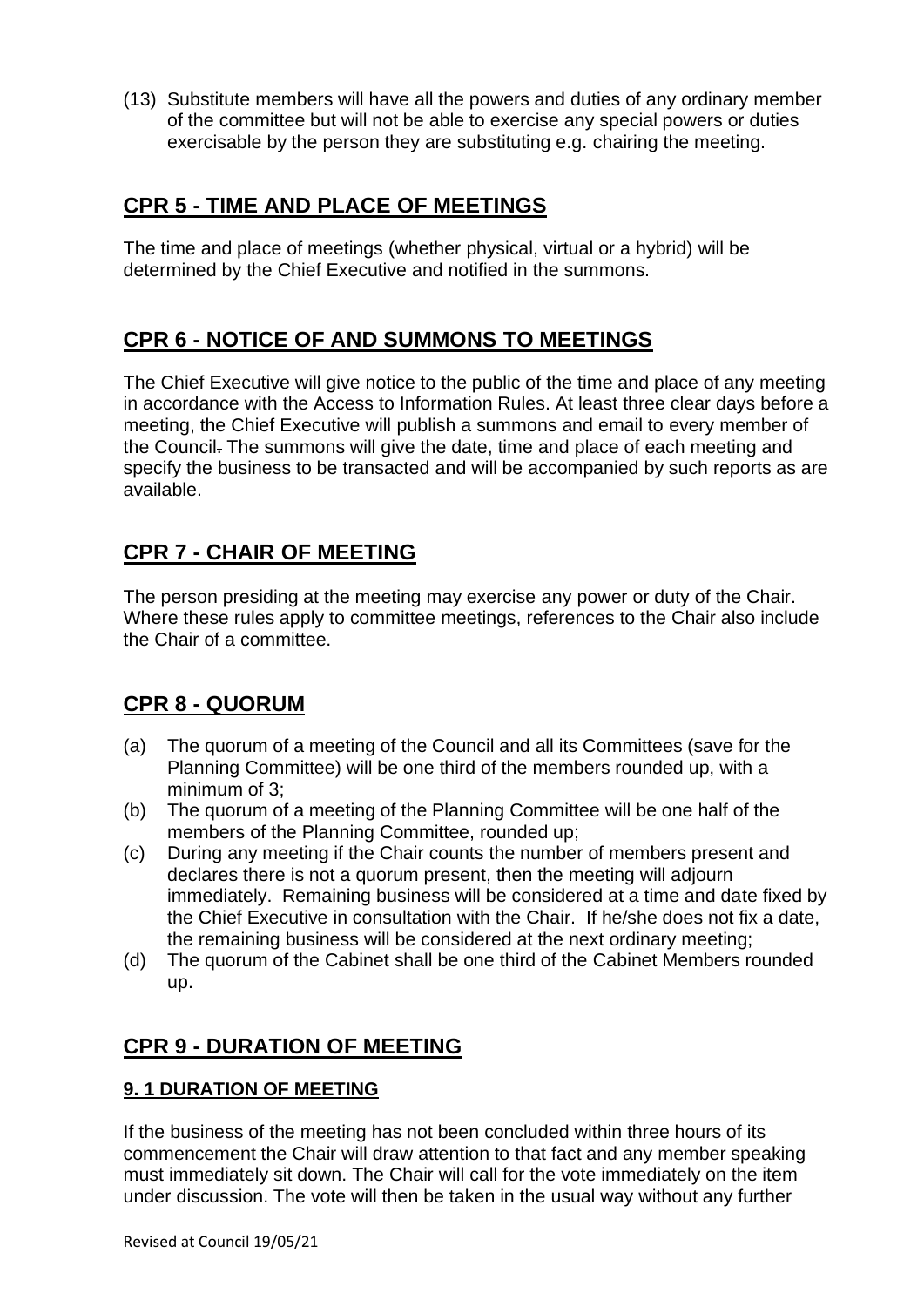discussion. (The Council or Committee can continue with its remaining business provided that a motion is passed to suspend Council Procedure Rules [CPR 23.1]).

#### **9.2 MOTIONS AND RECOMMENDATIONS NOT DEALT WITH**

If there are other motions or recommendations on the agenda that have not been dealt with at this juncture, they shall be formally moved and seconded (together with any amendments) and voted upon in the usual way. No speeches will be allowed on these items.

### **9.3 RECORDED VOTE (AT A MEETING OF COUNCIL)**

If a recorded vote is called for during this process it will be taken immediately.

#### **9.4 MOTIONS WHICH MAY BE MOVED**

During the process set out in Rules 9.1–9.3 above, the only other motions which may be moved are that a matter be withdrawn or that a matter be delegated or referred to an appropriate body or individual for decision or report.

#### **9.5 CLOSE OF THE MEETING**

When all motions and recommendations have been dealt with, the Chair will declare the meeting closed.

### **CPR 10 - QUESTIONS FROM THE PUBLIC AND PRESENTATION OF PETITIONS**

### **PART A – PUBLIC QUESTIONS AT COUNCIL - GENERAL**

#### **[CPR 10 PART A shall apply to meetings of the Cabinet. For Questions at Scrutiny Committees rf. Scrutiny Procedure Rules Part 4.5 Constitution]**

#### **10.1 MEMBERS OF THE PUBLIC**

Members of the public, provided that they are residents of the county, own a business located within the county or are employed within the county may ask questions of members of the Cabinet at ordinary meetings of the Council.

#### **10.2 ORDER OF QUESTIONS**

Questions will be asked in the order notice of them was received, except that the Chair may group together similar questions.

#### **10.3 NOTICE OF QUESTIONS**

A question may only be asked if notice has been given by delivering it in writing or by electronic mail to the Chief Executive (e-mail [chiefexecutive@carmarthenshire.gov.uk\)](mailto:chiefexecutive@carmarthenshire.gov.uk) no later than 10.00 a.m. 7 clear working days before a meeting (i.e. clear days does not include the day the question is received or the day of the meeting). Each question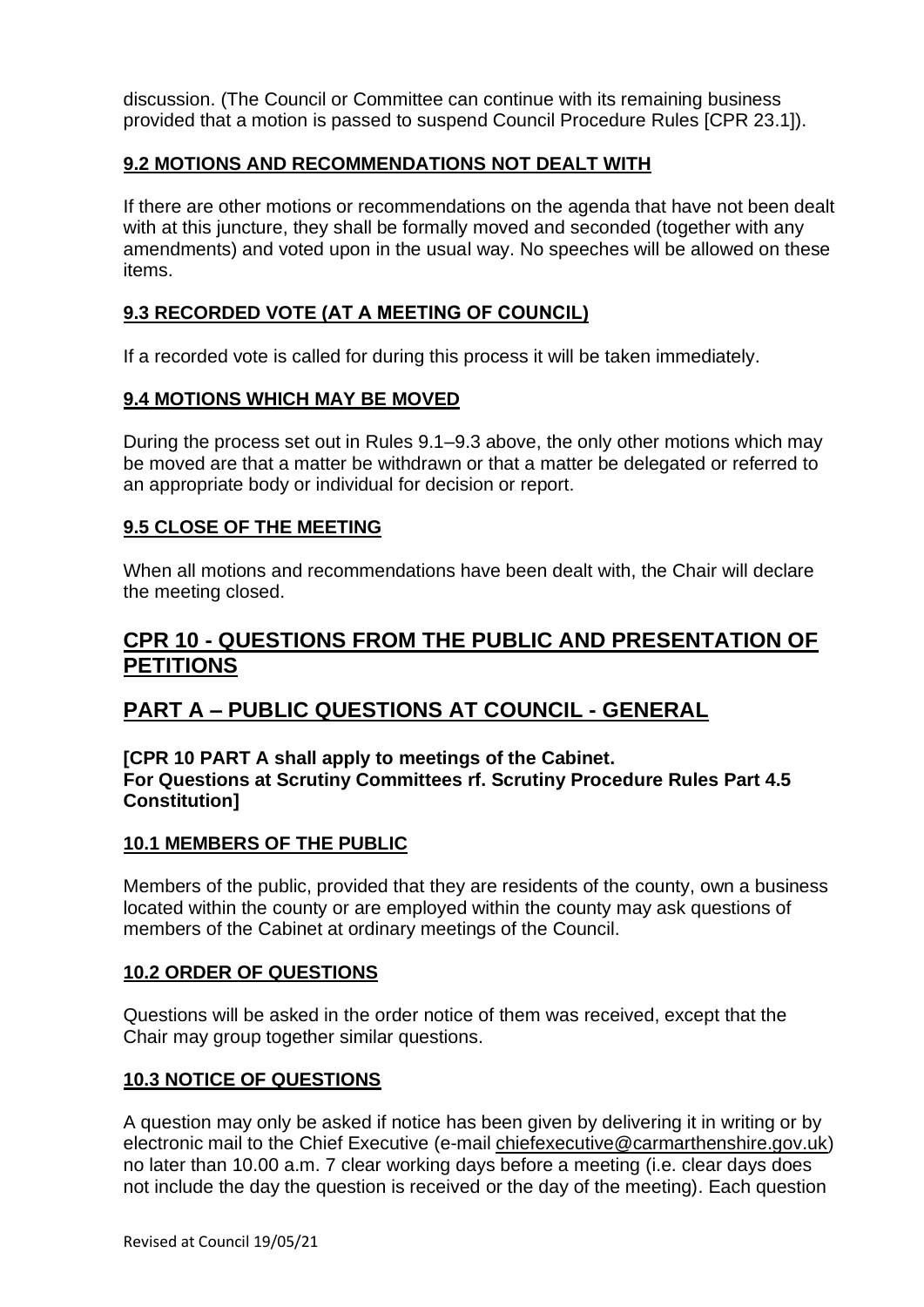must give the name and address of the questioner and must name the member of the Council to whom it is to be put.

### **10.4 NUMBER OF QUESTIONS**

Normally at any one meeting no person may submit more than one question and no more than one such question may be asked on behalf of one organisation.

#### **10.5 SCOPE OF QUESTIONS**

The Chief Executive may reject a question if it:

- (a) is not about a matter for which the county Council has a responsibility or which affects the County;
- (b) is defamatory, frivolous or offensive;
- (c) is substantially the same as a question which has been put at a meeting of the Council in the past six months; or
- (d) requires the disclosure of confidential or exempt information.

#### **10.6 RECORD OF QUESTIONS**

The Chief Executive will enter each question in a book open to public inspection and will immediately send a copy of the question to the member to whom it is to be put. Rejected questions will include reasons for rejection. Copies of all questions will be circulated to all members and will be made available to the public attending the meeting.

### **10.7 ASKING THE QUESTION AT THE MEETING**

The Chair will invite the questioner to put the question to the member named in the notice. If a questioner who has submitted a written question is unable to be present, they may ask the chair to put the question on their behalf. The Chair may ask the question on the questioner's behalf, indicate that a written reply will be given or decide, in the absence of the questioner, that the question will not be dealt with.

#### **10.8 SUPPLEMENTARY QUESTION**

A questioner who has put a question in person may also be allowed to put normally no more than one supplementary question without notice to the member who has replied to his or her original question. A supplementary question must arise directly out of the original question or the reply. The Chair may reject a supplementary question on any of the grounds in Rule 10.5 above. A written reply may be given if the information relevant to the response is not available.

#### **10.9 WRITTEN ANSWERS**

Any question which cannot be dealt with during public question time, either because of lack of time or because of the non-attendance of the member to whom it was to be put, will be dealt with by a written answer.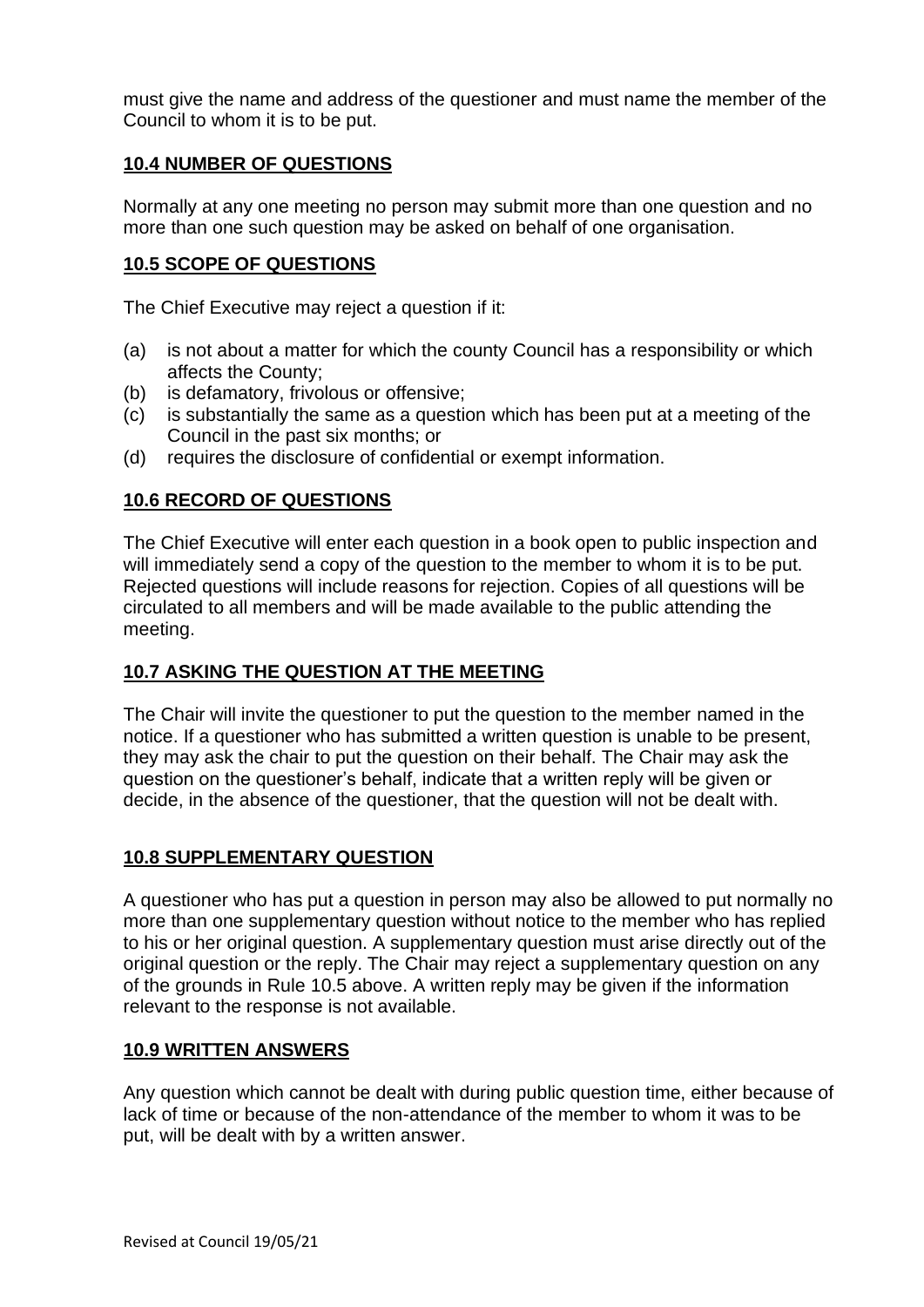### **10.10 REFERENCE OF QUESTION TO THE CABINET OR A COMMITTEE**

Unless the Chair decides otherwise, no discussion will take place on any question, but any member may move that a matter raised by a question be referred to the Cabinet or the appropriate committee. Once seconded, such a motion will be voted on without discussion.

# **PART B – PRESENTATION OF PETITIONS**

**10.11** Any member of the Council or any local government elector of the County may, forward to the Chief Executive a written petition which is relevant to some matter in relation to which the authority have functions, or which affects the area of the authority, or part of it, or the inhabitants of that area, or some of them provided however that such written petition must be signed by not fewer than fifty registered electors of the County who are not members of the Council and that it has been delivered in writing to the Chief Executive no later than 10.00 a.m. 7 clear working days (i.e. clear days does not include the day the petition is received or the day of the meeting) before the day of the meeting it is proposed to be presented at.

**10.12** The Chief Executive shall indicate the receipt of any request for presentation of a petition in the agenda of the relevant meeting of Full Council in the order in which he /she received those requests.

**10.13**. In the case of a petition on a Council function the petitioner will be invited to present the petition formally to the Council save that in the case of a petition on a Council function delegated to a Council Committee (e.g. a planning or licensing matter) the petitioner will be given a choice to elect to formally present their petition to that relevant Committee. Where the petitioner elects to present the petition to the relevant Committee, Council shall nevertheless debate the matter at its meeting and refer the petition and its deliberations upon it to the next meeting of that relevant Committee to inform its decision in the matter.

**10.14**. In the case of a petition on an executive function the petitioner will be given a choice to elect to formally present their petition to the County Council, the Cabinet, or where relevant, the relevant Cabinet Member save that the eventual executive decision shall be a matter for the Cabinet or Cabinet Member. Where the petitioner elects to formally present the petition to the Cabinet or Cabinet Member, Council shall nevertheless debate the matter at its meeting and refer the petition and its deliberations upon it to the next meeting of the Cabinet or Cabinet Member to inform its decision on the matter.

**10.15** In the case of a petition being referred to a Cabinet Member he/she will meet the petitioners, accept the petition and make a brief response. He/she will then refer the petition to the relevant officers to prepare a report on the matter for consideration at one of his/her decisions meetings.

**10.16** The presentation of a petition at a meeting of the Council, Cabinet, relevant Committee or to the relevant Cabinet Member shall be limited to not more than five minutes, and shall be confined to reading out or summarising the prayer of the petition, indicating the number and description of the signatories, and making such further supporting remarks to the petition as the person presenting it shall think fit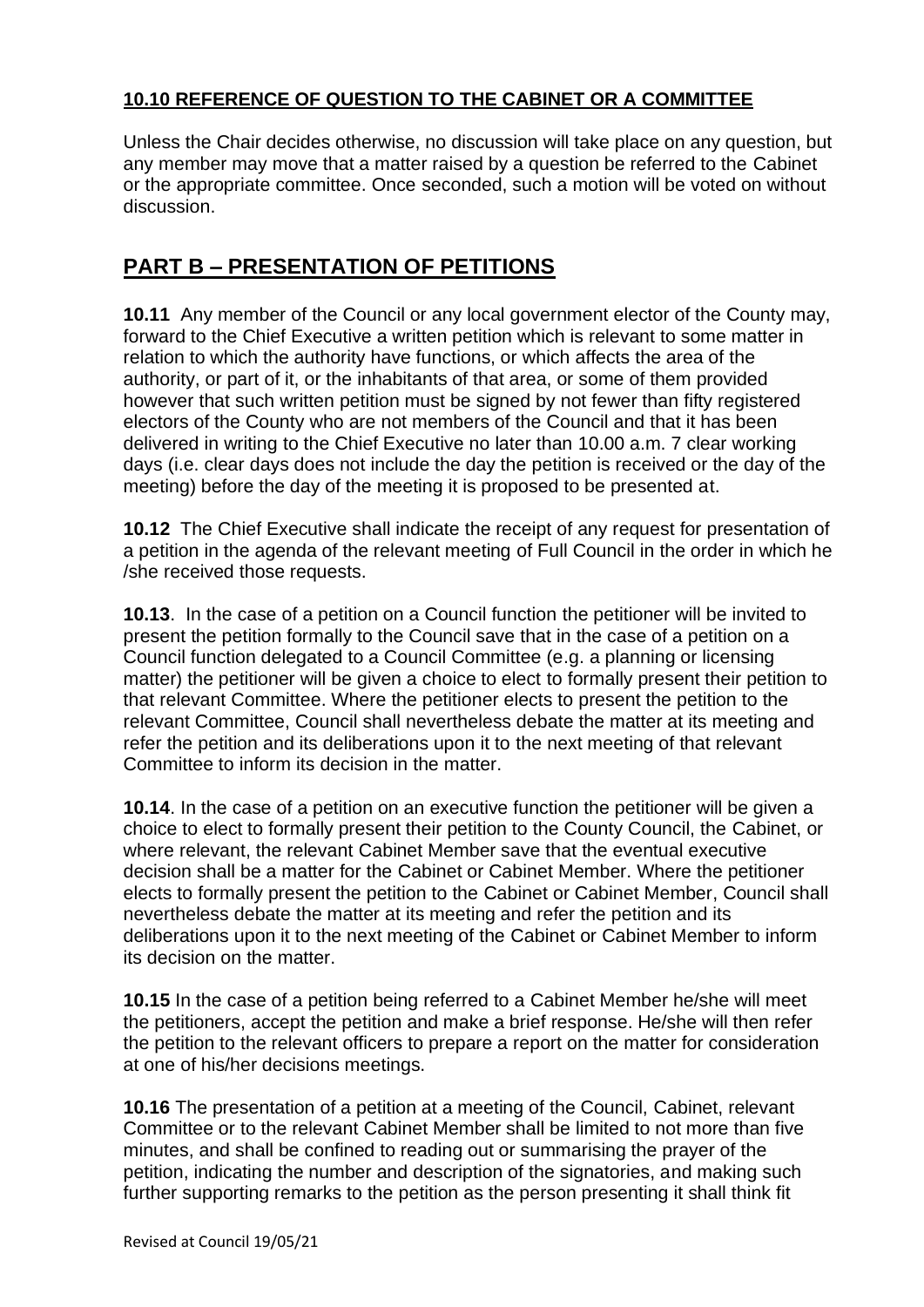**10.17** At a meeting of Council or a relevant committee the Leader or the relevant Cabinet Member or Committee Chair shall be entitled to make a brief response to the presentation

# **CPR 11- QUESTIONS BY MEMBERS**

### **11.1 ON REPORTS OF THE CABINET OR COMMITTEES**

A member of the Council may ask the Leader or the Chair of a committee any question without notice upon an item of the report of the Cabinet or a committee when that item is being received or under consideration by the Council.

### **11.2 QUESTIONS ON NOTICE AT FULL COUNCIL**

Subject to Rule 11.4, a member of the Council may ask:-

- (a) the Chair of the Council;
- (b) a member of the Executive Board; or
- (c) the Chair of any Committee;
- (d) a question on any matter in relation to which the Council has powers or duties or which affects the area of the authority, or part of it, or the inhabitants of that area, or some of them.

### **11.3 QUESTIONS ON NOTICE AT COMMITTEES**

Subject to Rule 11.4, a member of a committee may ask the Chair of it a question on any matter in relation to which the Council has powers or duties or which affect area of the authority, or part of it, or the inhabitants of that area, or some of them and which falls within the terms of reference of that committee.

### **11.4 NOTICE OF QUESTIONS**

A member may only ask a question under Rule 11.2 or 11.3 if either:

- (a) they have given notice in writing of the question to the Chief Executive by 10 a.m. 7 clear working days (i.e. clear days does not include the day the question is received or the day of the meeting) before the day of the meeting; or
- (b) the question relates to urgent matters, they have the consent of the person to whom the question is to be put and the content of the question is given to the Chief Executive by 09.00 hours on the day of the meeting.

### **11.5 ORDER OF QUESTIONS**

Questions of which notice has been given under rule 11.2 or 11.3 will be listed on the agenda in the order received by the Chief Executive

#### **11.6 CONTENT OF QUESTIONS**

Questions under rule 11.2 or 11.3 must:-

- (a) be concise;
- (b) be in the form of a question rather than a statement; and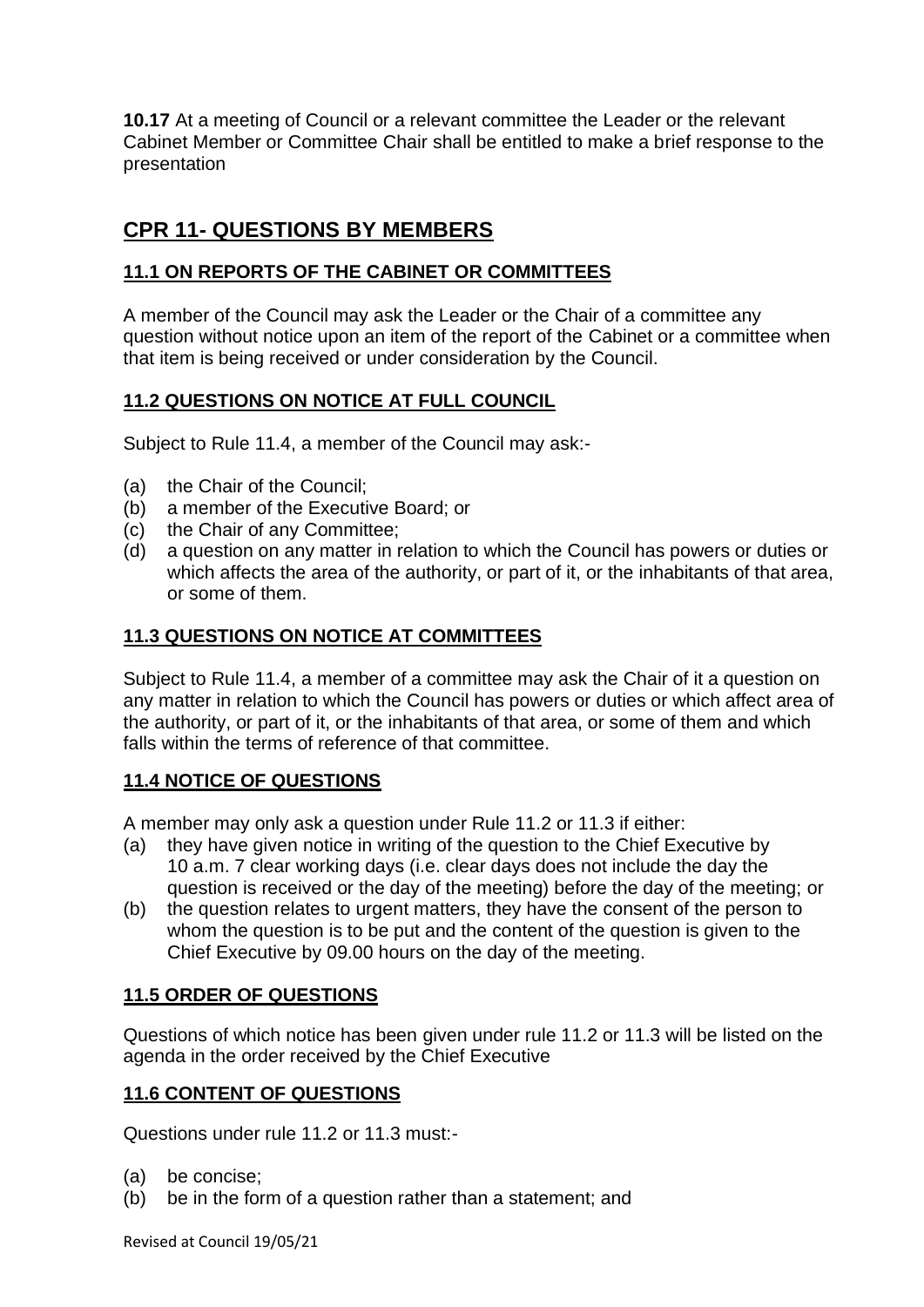(c) relate to matters in relation to which the Council has powers and duties or which affect the area of the Authority, or part of it, or the inhabitants of that area, or some of them.

#### **11.7 RESPONSE**

An answer may take the form of:-

- (a) a direct oral answer;
- (b) a written answer;
- (c) where the desired information is in a publication of the Council or other published work, a reference to that publication;

#### **11.8 SUPPLEMENTARY QUESTION**

A member asking a question under Rule 11.2 or 11.3 may ask one supplementary question without notice of the member to whom the first question was asked. The supplemental question must arise directly out of the original question or reply.

# **CPR 12 - MOTIONS ON NOTICE**

#### **12.1 NOTICE**

Except for motions which can be moved without notice under CPR 13 and in cases of urgency, written notice of every motion, must be delivered to the Chief Executive either in hard copy (to be signed by a proposer and seconder) or by email (the proposer is required to copy in the seconder of the motion) not later than 10 a.m. 7 clear working days (i.e. clear days does not include the day the motion is received or the day of the meeting) before the Council meeting at which it is to be considered. Motions received will be entered in a book open to public inspection.

### **12.2 MOTIONS SET OUT IN AGENDA**

Motions for which notice has been given will be listed on the agenda in the order received by the Chief Executive

### **12.3 SCOPE**

Motions must be about matters for which the Council has a responsibility or which affect the wellbeing of the administrative area of the Council.

#### **12.4 ONE MOTION PER MEMBER**

No member may give notice of more than one motion for any Council meeting except with the consent of the Chair.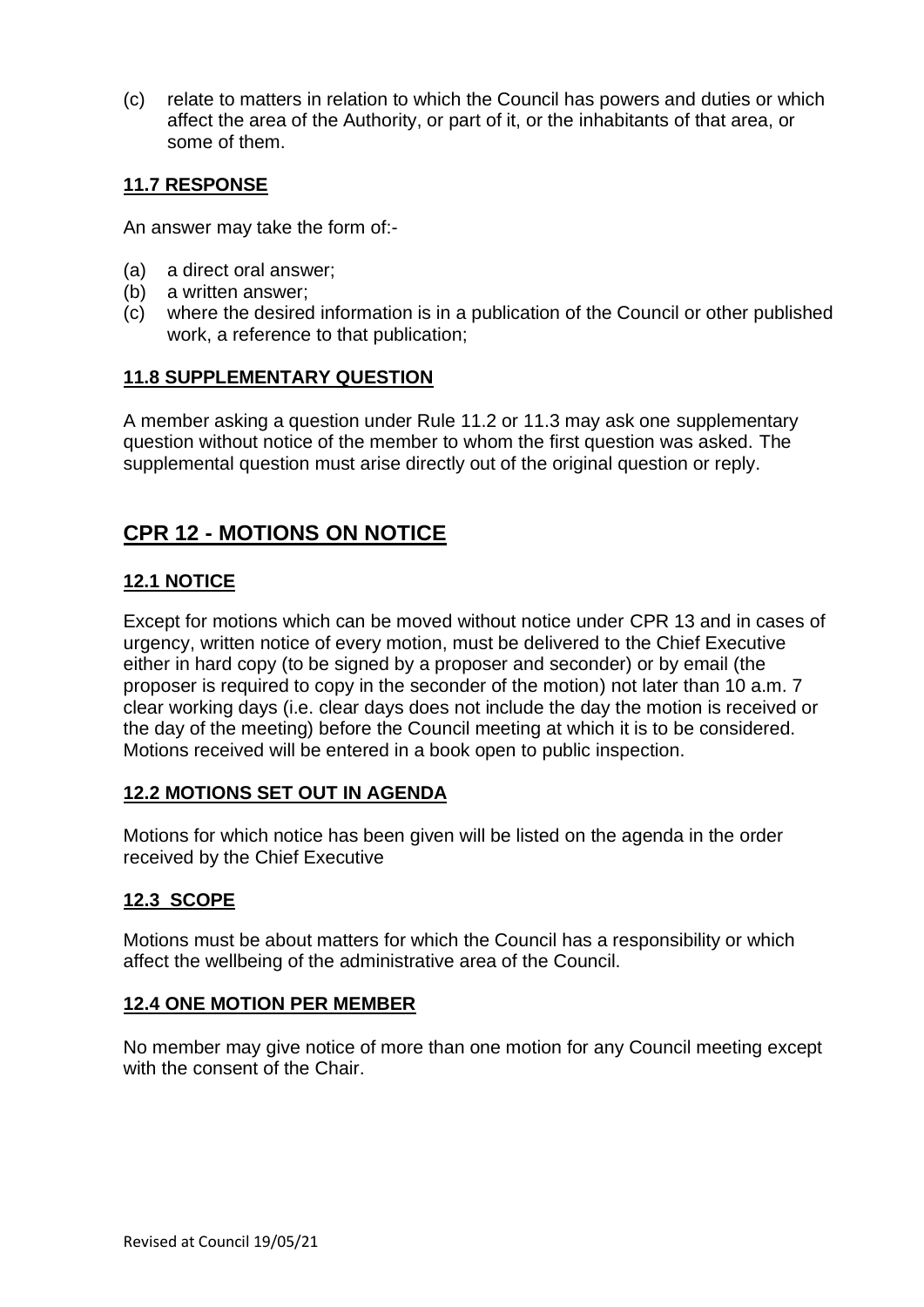#### **12.5 ALTERATION OF MOTION**

- (a) Written amendments of Notices of Motion must be received by the Chief Executive 24 hours before the relevant Council meeting signed by the mover and seconder, and will be circulated to members by electronic means as soon as possible after receipt;
- (b) Only alterations which could be made as an amendment may be made i.e.:-
	- (i) to refer the matter to an appropriate body or individual for consideration or reconsideration;
	- (ii) to leave out words;
	- (iii) to leave out words and insert or add others; or
	- (iv) to insert or add words as long as the effect is not to negate a motion.

# **CPR 13 - MOTIONS WITHOUT NOTICE**

The following motions may be moved without notice:

- (a) to appoint a Chair of the meeting at which the motion is moved;
- (b) in relation to the accuracy of the minutes;
- (c) to change the order of business in the agenda;
- (d) to refer something to an appropriate body or individual;
- (e) to appoint a committee or member arising from an item on the summons for the meeting;
- (f) to receive reports or adopt recommendations of committees or officers and any resolutions following from them;
- (g) to withdraw a motion;
- (h) to amend a motion;
- (i) to proceed to the next business;
- (j) that the question be now put;
- $(k)$  to adjourn a debate;
- (l) to adjourn a meeting;
- (m) that the meeting continue beyond three hours in duration;
- (n) to suspend a particular Council procedure rule;
- (o) to exclude the public and press in accordance with the Access to Information Rules;
- (p) to not hear further a member named under Rule 20.3 or to exclude them from the meeting under Rule 20.5; and
- (q) to give the consent of the Council where its consent is required by this **Constitution**

# **CPR 14 - RULES OF DEBATE**

- (a) In all proceedings of the Council, the Cabinet and meetings of Committees, the Welsh language and the English language shall have the same status and validity.
- (b) All persons shall have the right when addressing the Council to speak in Welsh or English.
- (c) Simultaneous translation facilities shall be provided at all meetings referred to in paragraph (a) above.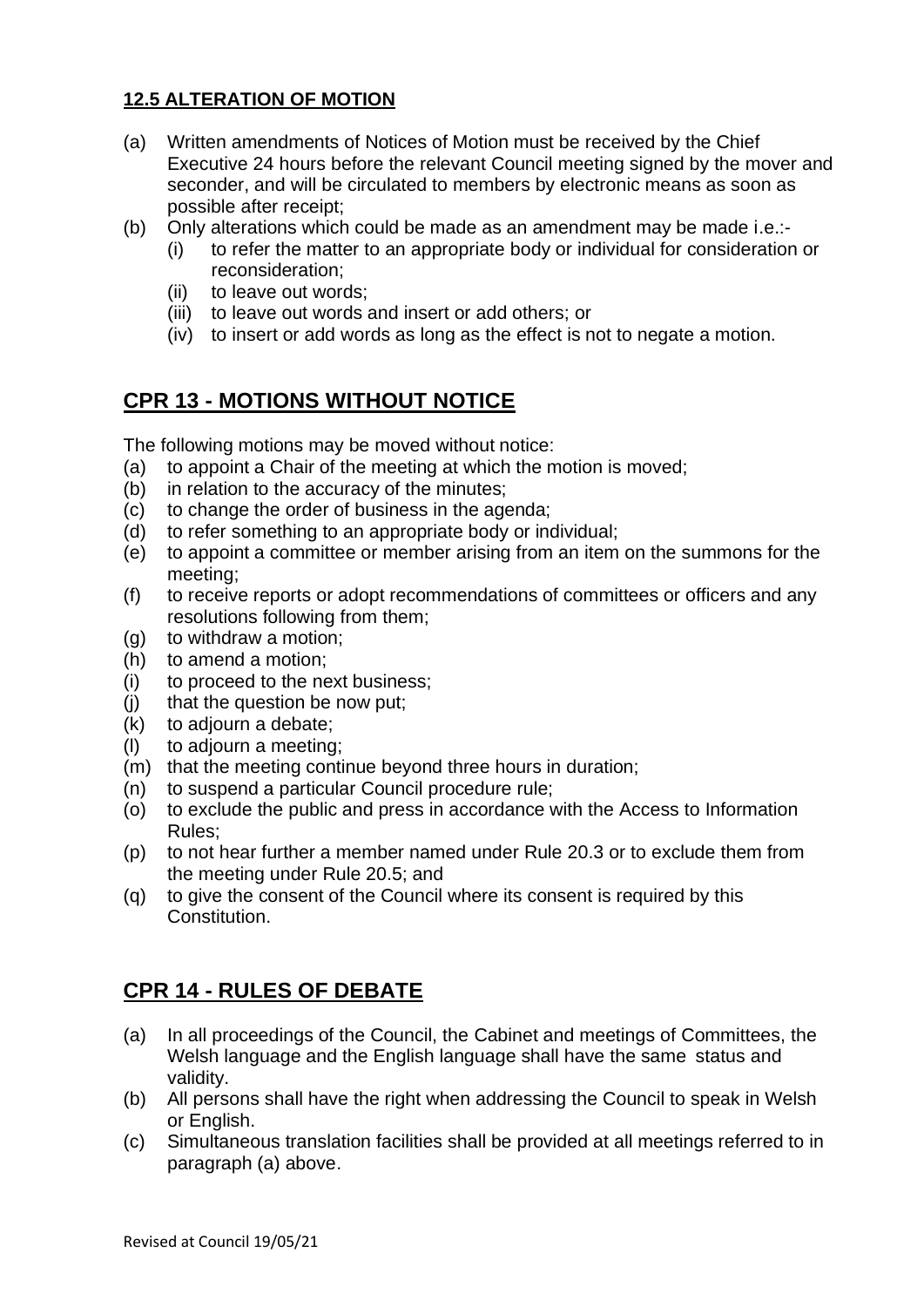### **14.1 NO SPEECHES UNTIL MOTION SECONDED**

No speeches may be made after the mover has moved a proposal and explained the purpose of it until the motion has been seconded.

### **14.2 RIGHT TO REQUIRE MOTION IN WRITING**

Unless notice of the motion has already been given, the Chair may require it to be written down and handed to him/her before it is discussed.

#### **14.3 SECONDER'S SPEECH**

When seconding a motion or amendment, a member may reserve his/her speech until later in the debate.

#### **14.4 CONTENT AND LENGTH OF SPEECHES**

Speeches must be directed to the question under discussion or to a personal explanation or point of order. No speech may exceed four minutes without the consent of the Chair.

### **14.5 WHEN A MEMBER MAY SPEAK AGAIN**

A member who has spoken on a motion may not speak again whilst it is the subject of debate, except:

- (a) to speak once on an amendment moved by another member;
- (b) to move a further amendment if the motion has been amended since he/she last spoke;
- (c) if his/her first speech was on an amendment moved by another member, to speak on the main issue (whether or not the amendment on which he/she spoke was carried);
- (d) in exercise of a right of reply;
- (e) on a point of order; and
- (f) by way of personal explanation.

### **14.6 AMENDMENTS TO MOTIONS**

- (a) An amendment to a motion must be relevant to the motion and will either be:
	- (i) to refer the matter to an appropriate body or individual for consideration or reconsideration;
	- (ii) to leave out words;
	- (iii) to leave out words and insert or add others; or
	- $(iv)$  to insert or add words as long as the effect of (ii) to (iv) is not to negate the motion.
- (b) Only one amendment may be moved and discussed at any one time. No further amendment may be moved until the amendment under discussion has been disposed of by being voted upon.
- (c) If an amendment is not carried, other amendments to the original motion may be moved.
- (d) If an amendment is carried, the motion as amended takes the place of the original motion. This becomes the substantive motion to which any further amendments are moved.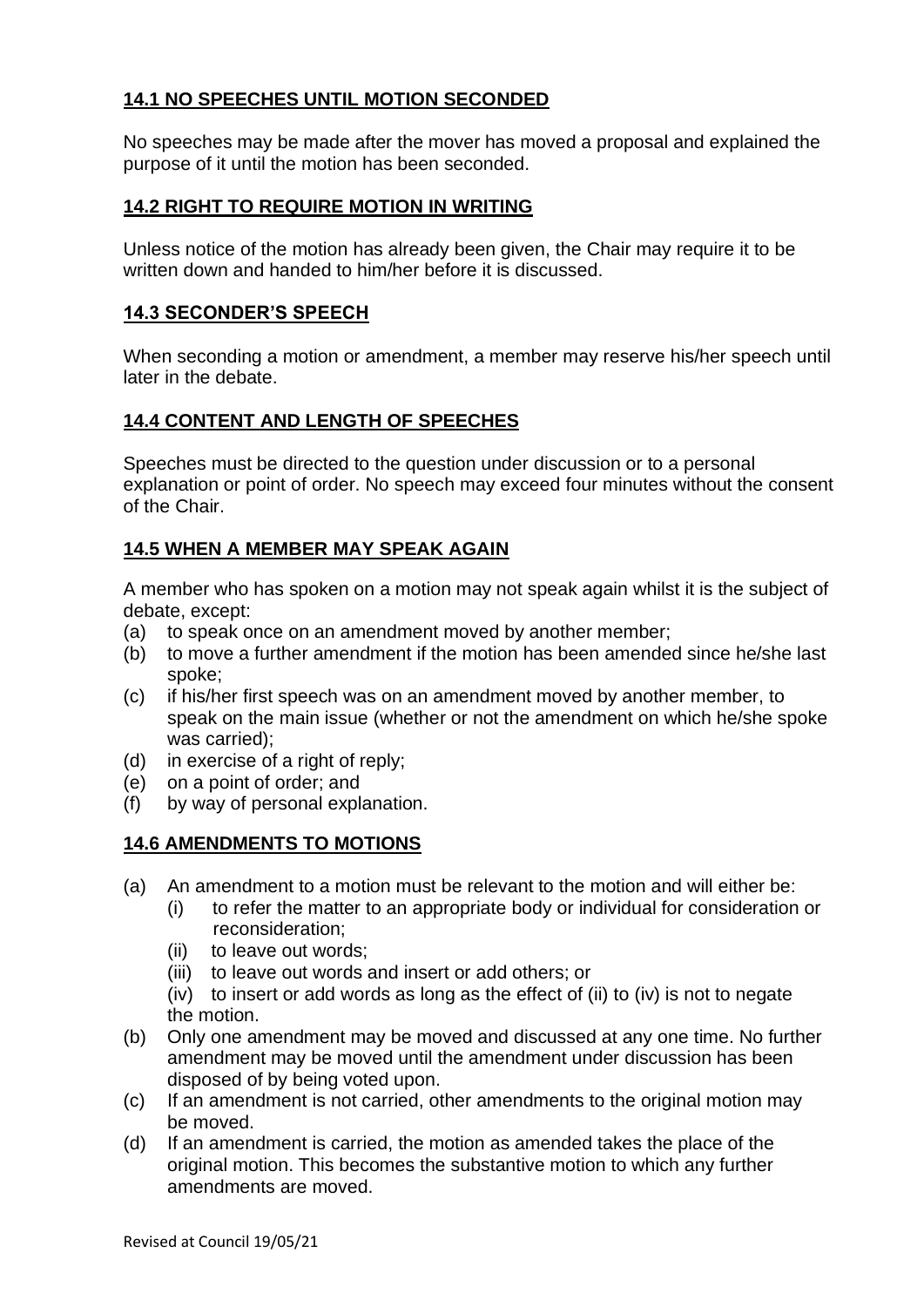(e) After an amendment has been carried, the Chair will read out the amended motion before accepting any further amendments, or if there are none, put it to the vote.

### **14.7 ALTERATION OF MOTION**

- (a) A member may alter a motion which he/she has moved without notice with the consent of both the meeting and the seconder. The meeting's consent will be signified without discussion.
- (b) Only alterations which could be made as an amendment may be made.

### **14.8 WITHDRAWAL OF MOTION**

A member may withdraw a motion which he/she has moved with the consent of both the meeting and the seconder. The meeting's consent will be signified without discussion. No member may speak on the motion after the mover has asked permission to withdraw it unless permission is refused.

### **14.9 RIGHT OF REPLY**

- (a) The mover of a motion has a right to reply at the end of the debate on the motion, immediately before it is put to the vote.
- (b) If an amendment is moved, the mover of the original motion has the right of reply at the close of the debate on the amendment but may not otherwise speak on it.
- (c) The mover of the amendment has no right of reply to the debate on his or her amendment.

### **14.10 MOTIONS WHICH MAY BE MOVED DURING DEBATE**

When a motion is under debate, no other motion may be moved except the following procedural motions:-

- (a) to withdraw a motion;
- (b) to amend a motion;
- (c) to proceed to the next business;
- (d) that the question be now put;
- (e) to adjourn a debate;
- (f) to adjourn a meeting;
- (g) that the meeting continue beyond three hours in duration;
- (h) to exclude the public and press in accordance with the Access to Information Rules; and
- (i) to not hear further a member named under Rule 20.3 or to exclude them from the meeting under Rule 20.4.

### **14.11 CLOSURE MOTIONS**

- (a) A member may move, without comment, the following motions at the end of a speech of another member:-
	- (i) to proceed to the next business;
	- (ii) that the question be now put;
	- (iii) to adjourn a debate; or
	- (iv) to adjourn a meeting.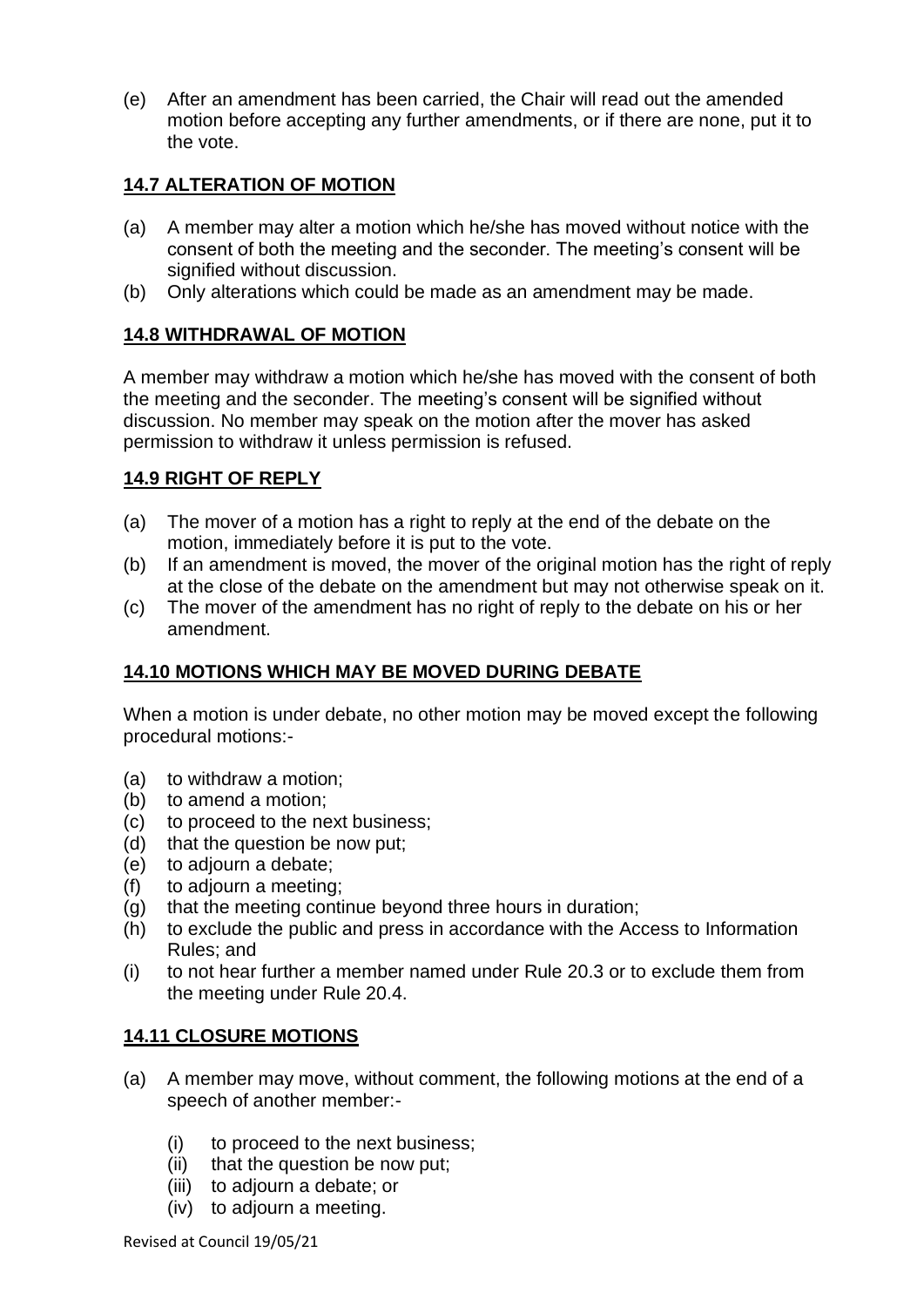- (b) If a motion to proceed to next business is seconded and the Chair thinks the item has been sufficiently discussed, he or she will give the mover of the original motion a right of reply and then put the procedural motion to the vote.
- (c) If a motion that the question be now put is seconded and the Chair thinks the item has been sufficiently discussed, he/she will put the procedural motion to the vote. If it is passed he/she will give the mover of the original motion a right of reply before putting his/her motion to the vote.
- (d) If a motion to adjourn the debate or to adjourn the meeting is seconded and the Chair thinks the item has not been sufficiently discussed and cannot reasonably be so discussed on that occasion, he/she will put the procedural motion to the vote without giving the mover of the original motion the right of reply.

### **14.12 POINT OF ORDER**

A member may raise a point of order at any time. The Chair will hear the point of order immediately. A point of order may only relate to an alleged breach of these Council Rules of Procedure or the law. The member must indicate the rule or law and the way in which he/she considers it has been broken. The ruling of the Chair on the matter will be final.

### **14.13 PERSONAL EXPLANATION**

A member may make a personal explanation at any time. A personal explanation may only relate to some material part of an earlier speech by the member which may appear to have been misunderstood in the present debate. The ruling of the Chair on the admissibility of a personal explanation will be final.

# **CPR 15 - PREVIOUS DECISIONS AND MOTIONS**

### **15.1 MOTION TO RESCIND A PREVIOUS DECISION**

A motion or amendment to rescind a decision made at a meeting of Council within the past six months cannot be moved unless it is recommended by the Cabinet or a committee or notice in accordance with Procedure Rule 12 Motions on Notice has been given by as many members as would constitute a quorum of the Council.

### **15.2 MOTION SIMILAR TO ONE PREVIOUSLY REJECTED**

A motion or amendment in similar terms to one that has been rejected at a meeting of Council in the past six months cannot be moved unless the notice of motion or amendment is signed by at least as many members as would constitute a quorum of the Council. Once the motion or amendment is dealt with, no one can propose a similar motion or amendment for six months.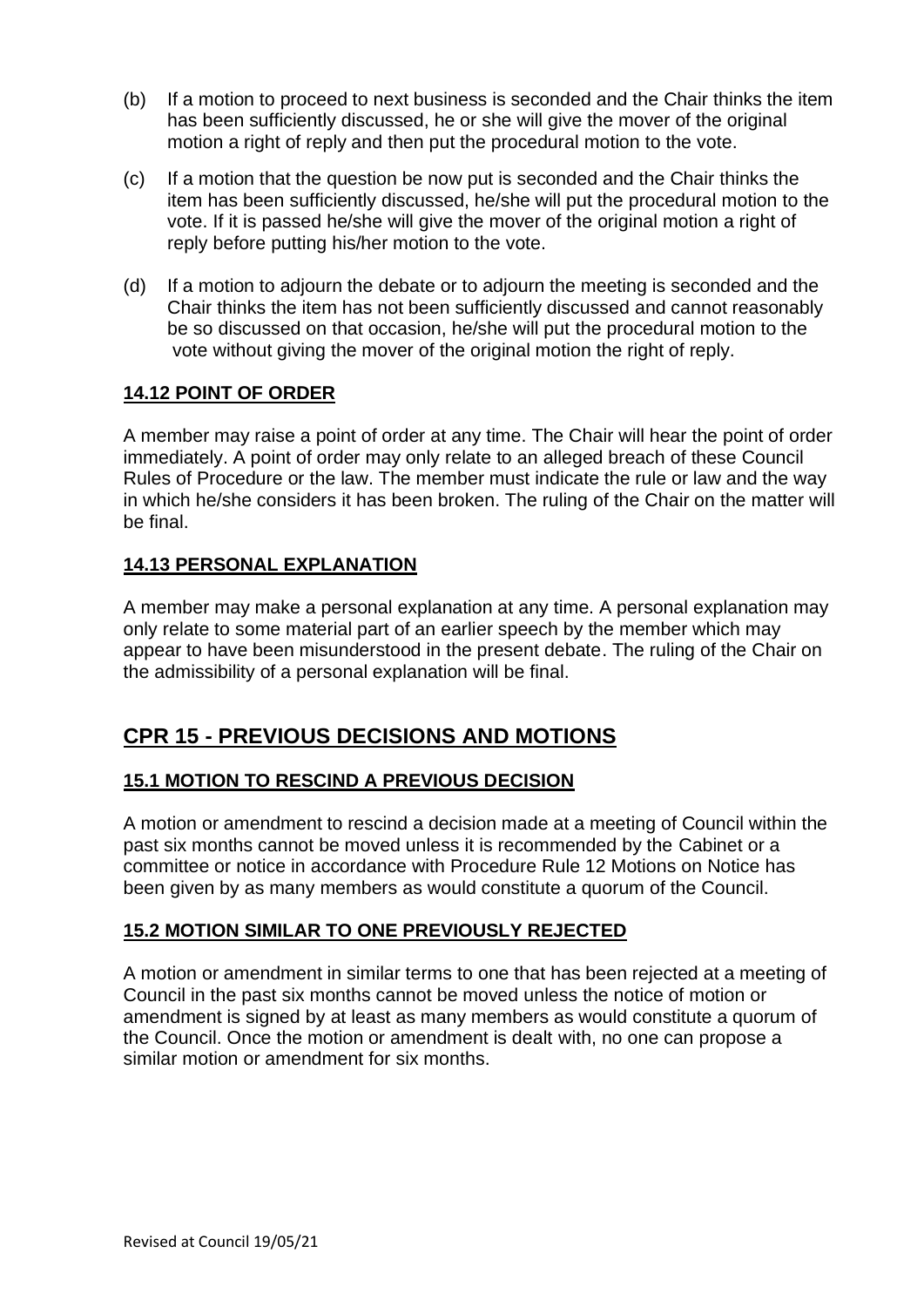# **CPR.16 - VOTING**

#### **16.1 MAJORITY**

Unless these rules provide otherwise, any matter will be decided by a simple majority of those members voting and present in the meeting at the time the question was put.

**16.2** The members of the executive who share the same office (job share) have between them one vote in respect of any matter on which they have a right to vote because they are a member of the executive) (coming into force  $5<sup>th</sup>$  May 2022). Separate regulations will be laid for non-executive offices

#### **16.3 CHAIR'S CASTING VOTE**

If there are equal numbers of votes for and against, the Chair will have a second or casting vote. There will be no restriction on how the Chair chooses to exercise a casting vote.

#### **16.4 SHOW OF HANDS**

Unless a recorded vote is demanded under Rule 16.4, the Chair will take the vote by show of hands, or if there is no dissent, by the affirmation of the meeting.

#### **16.5 RECORDED VOTE**

If 10 members present at the meeting demand it, the names for and against the motion or amendment or abstaining from voting will be taken down in writing and entered into the minutes (but only in relation to meetings of Council).

#### **16.6 RIGHT TO REQUIRE INDIVIDUAL VOTE TO BE RECORDED**

Where any member requests it immediately after the vote is taken, their vote will be so recorded in the minutes to show whether they voted for or against the motion or abstained from voting.

### **16.7 VOTING ON APPOINTMENT OF ELECTED MEMBERS TO POSITIONS TO BE FILLED BY THE AUTHORITY**

Where a vote is required on a motion to appoint or elect a member of the Council to a position to be filled by the Authority and there are two or more members nominated for that position, the names of all those nominated shall be put to the meeting in alphabetical order of surname. Those entitled to vote shall each vote for only one person. If there is not a majority of those voting in favour of one person, the name of the person having the least number of votes shall be struck off the list and a fresh vote shall be taken, and so on until a majority of votes is given in favour of one person.

### **16.8 VOTING ON STAFF APPOINTMENTS**

Where a vote is required on a motion to appoint a person to any paid office of employment under the authority voting shall be by ballot and where there are two or more candidates for that appointment, their names shall be put to the meeting in alphabetical order of surname. Those entitled to vote shall each vote for only one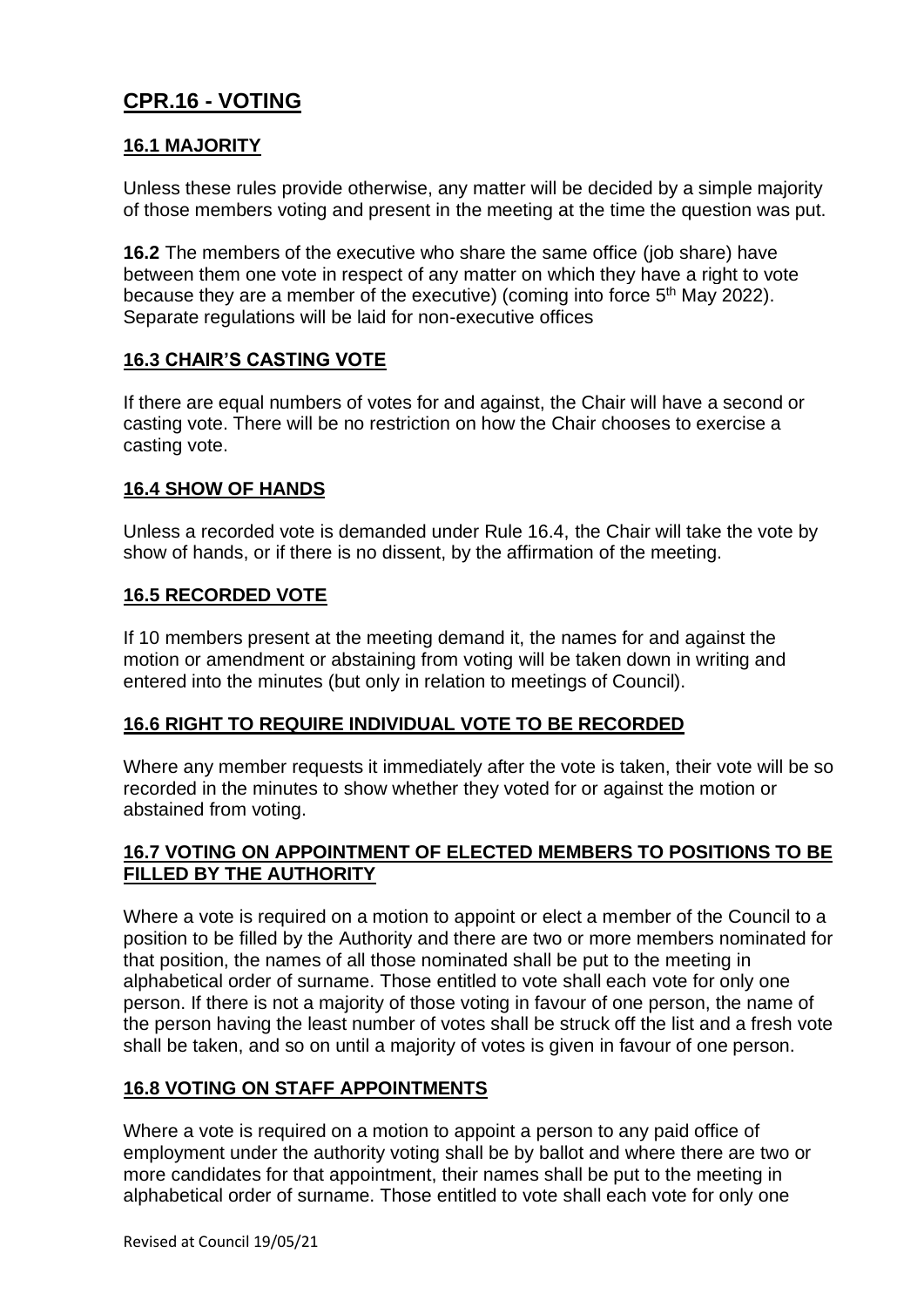person. If there is not a majority of those voting in favour of one person, the name of the person having the least number of votes shall be struck off the list and a fresh vote shall be taken, and so on until a majority of votes is given in favour of one person.

## **CPR 17 – MINUTES**

### **17.1 SIGNING THE MINUTES**

The Chair will sign the minutes of the proceedings at the next appropriate meeting. The Chair will move that the minutes of the previous meeting be signed as a correct record. The only part of the minutes that can be discussed is their accuracy.

**17.2** Where in relation to any meeting, the next meeting for the purpose of signing the minutes is a meeting called under paragraph 3 of schedule 12 to the Local Government Act 1972 (an Extraordinary Meeting), then the next following meeting (being a meeting called otherwise than under that paragraph) will be treated as a suitable meeting for the purposes of paragraph 41(1) and (2) of schedule 12 relating to signing of minutes.

#### **17.3 FORM OF MINUTES**

**17.3.1** The decision records for executive decisions and minutes of Council and committee meetings will as appropriate record:-

- (a) the decision made;
- (b) the date the decision was made;
- (c) the reasons for that decision;
- (d) any personal interest declared;
- (e) any dispensation to speak granted by the Authority's Standards Committee;
- (f) any consultation undertaken prior to the decision and, if such consultation has not taken place, the reason why.

**17.3.2** In addition the minutes of Council and committee meetings will be proportionate to the matters under discussion. They will comprise a reasonably fair and coherent record of proceedings. Where the substance of the matter demands, they will contain in the preamble to each minute a brief summary of the matter under discussion and the principal points made during any debate without attributing views or opinions to any members by name.

**17.3.3** Where parts of the minutes are excluded because they refer to exempt information and the minutes available do not provide a reasonably fair and coherent record, a written summary will be provided which provides such a record without disclosing the exempt information.

**17.3.4** Minutes will contain all motions and amendments in the exact form and order the chair put them.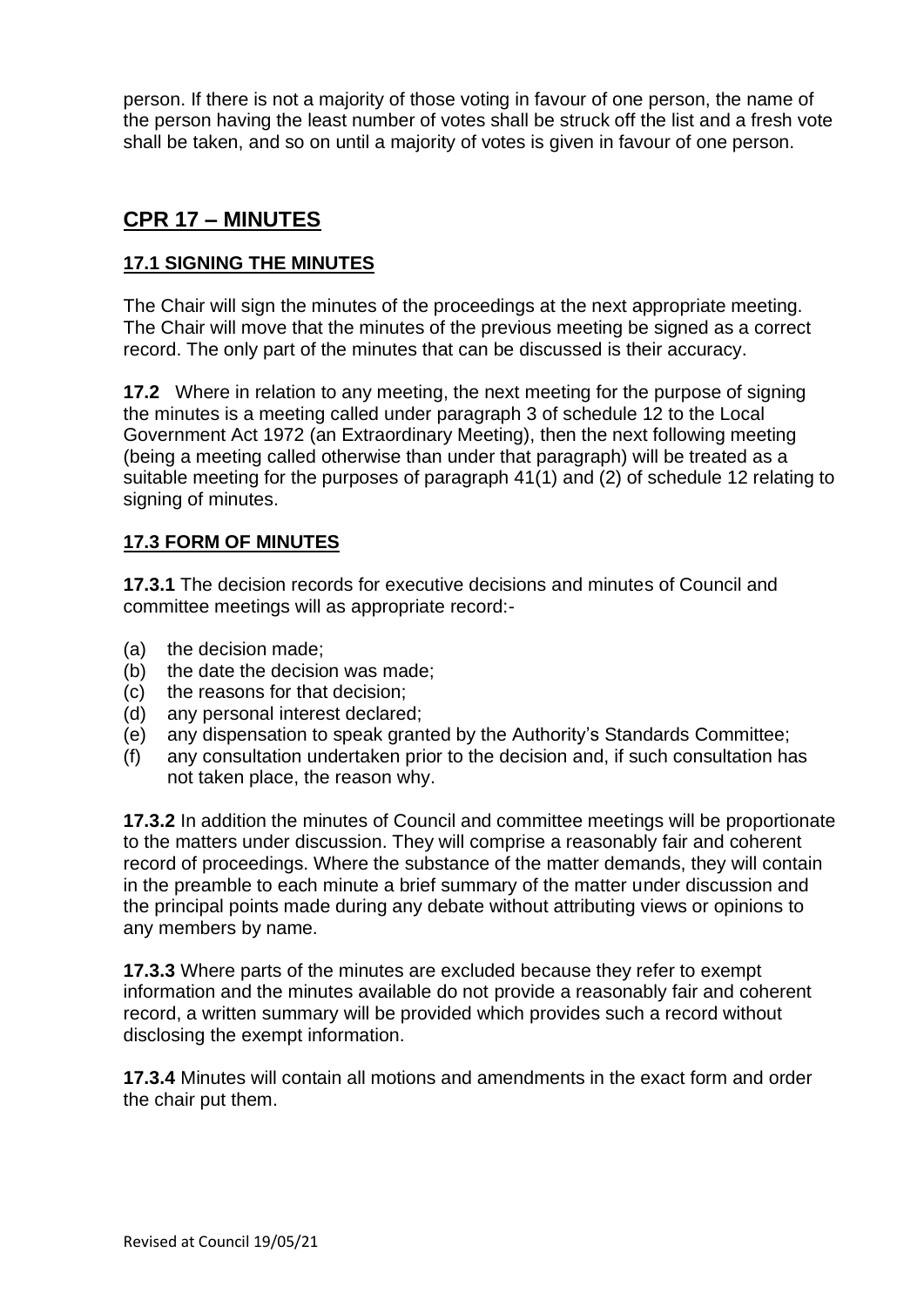# **CPR 18 - RECORD OF ATTENDANCE**

All members present during the whole or part of a meeting must if physically present sign their names on the attendance sheets before the conclusion of every meeting to assist with the record of attendance. A record of attendance will be kept by Democratic Services.

# **CPR 19 - EXCLUSION OF PUBLIC**

Members of the public and press may only be excluded either in accordance with the Access to Information Rules in Part 4 of this Constitution or Rule 21(Disturbance by Public).

# **CPR 20 - MEMBERS' CONDUCT**

### **20.1 STANDING TO SPEAK [WHEN PHYSICALLY PRESENT AT MEETINGS]**

When a member speaks at full Council he/she must stand, unless disabled from doing so or attending remotely, and address the meeting through the Chair. If more than one member stands, the Chair will ask one to speak and the others must sit. Other members must remain seated whilst a member is speaking unless they wish to make a point of order or a point of personal explanation.

Members attending remotely will not be required to stand.

#### **20.2 CHAIR STANDING**

When the Chair stands during a debate, any member speaking at the time must stop and sit down. The meeting must be silent.

For virtual meetings, should Chair demand it all members will be muted.

### **20.3 MEMBER NOT TO BE HEARD FURTHER**

If a member persistently disregards the ruling of the Chair by behaving improperly or offensively or deliberately obstructs business, the Chair may move that the member be not heard further. If seconded, the motion will be voted on without discussion.

### **20.4 MEMBER TO LEAVE THE MEETING**

If the member continues to behave improperly after a motion is carried under CPR 20.3 above, the Chair may move that either the member leaves the meeting or that the meeting is adjourned for a specified period or that the member is virtually removed. If seconded, the motion will be voted on without discussion.

#### **20.5 GENERAL DISTURBANCE**

If there is a general disturbance making orderly business impossible, the Chair may adjourn the meeting for as long as he/she thinks necessary.